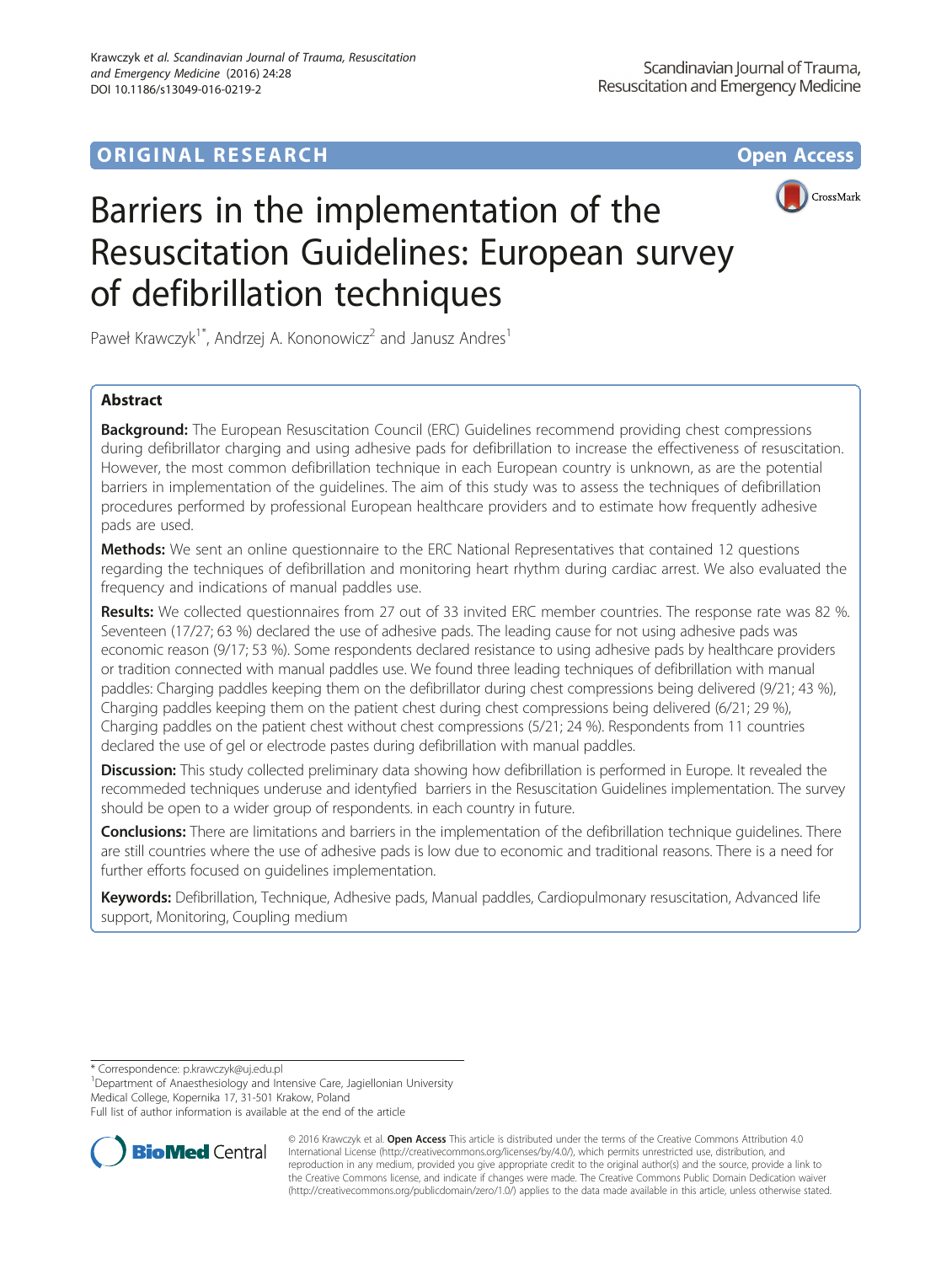### Background

Performing defibrillation when a shockable rhythm has been identified is one of the key interventions of cardiac arrest with clearly proven benefits influencing patient survival [\[1](#page-5-0)]. The likelihood of a successful defibrillation attempt is lower not only when the procedure is done too late [\[2](#page-5-0), [3\]](#page-5-0), but also when there is a delay between stopping chest compressions and shock delivery [[4](#page-5-0)–[6](#page-5-0)]. A pause longer than 5–10 s may influence defibrillation effectiveness [\[7](#page-5-0)]. The European Resuscitation Council (ERC) Guidelines [\[1](#page-5-0)] recommend providing chest compressions during defibrillator charging to eliminate unnecessary breaks in chest compressions and to decrease the time between the stopping of CPR and shock delivery. The guidelines also recommend the use of adhesive pads for defibrillation. This has the potential to make the procedure quicker, safer and more effective than with manual paddles [[8](#page-5-0)–[10](#page-5-0)]. The ERC Guidelines for Resuscitation 2015 recognize that defibrillator paddles are used in some settings [[1](#page-5-0)]. The use of paddles is still common in many European countries [[11](#page-5-0)–[13\]](#page-5-0), however, it is not known what the most common defibrillation technique is in each country or what the potential barriers in implementation of the guidelines are.

This paper provides information regarding the technique of defibrillation procedures carried out by professional European healthcare providers in both pre- and in-hospital cardiac arrests. It also indicates the barriers in implementation of the guidelines regarding the use of adhesive pads.

#### Methods

In January 2016, we sent an e-mail with invitation to participate in the online survey [[14\]](#page-5-0) to all ERC National Representatives – one per each member country. The questionnaire contained 12 questions regarding the technique of defibrillation and how heart rhythm is monitored during cardiac arrest. Additional questions were asked in regard to manual paddles use (indications, coupling medium usage, technique of manual defibrillation). The study questionnaire was created based on results and conclusions of the previous studies [[11](#page-5-0)–[13](#page-5-0)] and after consulting it with the then ERC Director of Science and Research. In case of no response within one week we sent up to 3 reminders. When still not successful we sent the invitation to the missing national resuscitation councils' secretariat or second contact person if available.

#### Results

We collected questionnaires from 27 out of 33 ERC member countries: Austria, Belgium, Croatia, Cyprus, Czech Republic, Denmark, Finland, France, Germany, Hungary, Iceland, Italy, Luxembourg, Malta, Norway, the Netherlands, Poland, Romania, Russian Federation, Serbia, Slovakia, Slovenia, Sweden, Switzerland, Turkey, Tunisia and the United Kingdom. The following countries did not respond: Bosnia and Herzegovina, Egypt, Portugal, Spain, Sudan and United Arabic Emirates (Fig. [1\)](#page-2-0). The response rate was 82 %. The respondents were physicians (24/27; 89 %), two nurses and a paramedic. Most of the respondents worked in a hospital only (13/27; 48 %), both in- and out-of-hospital worked 8/27 (30 %) and 6/27 (22 %) worked outside of the hospital only.

Sixty-three percent of the respondents (17/27) declared using adhesive pads as the defibrillation technique. In the opinion of the respondents adhesive pads are used more often in pre-hospital cardiac arrest than in-hospital (the frequency of use 76–100 % was estimated for pre-hospital 16/27 (59 %) vs. in-hospital 10/27 (37 %)). Figure [1](#page-2-0) presents responses regarding the technique of defibrillation used pre-hospital and in-hospital. There were 10/27 (37 %) countries declaring use of adhesive pads in both pre- and in-hospital environment in a rate of 76–100 %. The leading cause indicated by respondents for not using adhesive pads in their country was for economic reasons 9/14 (64 %). Three (3/14; 21 %) respondents declared a resistance to the use of adhesive pads by healthcare providers or a tradition connected with using manual paddles. In cases of using manual paddles, 7/23 (30 %) respondents declared use of gel and 4/23 (17 %) electrode pastes as a coupling medium and 48 % (11/23) used gel pads. In the free text comments, some respondents declared a problem with the availability of gel pads in their country.

We found three leading techniques of manual defibrillation with paddles (21 responses):

- A. Charging paddles keeping them on the defibrillator during chest compressions being delivered (9/21; 43 %)
- B. Charging paddles keeping them on the patient's chest during chest compressions being delivered (6/21; 29 %)
- C. Charging paddles on the patient chest without chest compressions (5/21; 24 %)

As a free text comment, one respondent stated that "there was no uniform practice".

The respondents judged the benefits of the chosen defibrillation technique with manual paddles selecting high chest compression quality during charging paddles in 7/ 17 (41 %), a short time from chest compression cessation to shock delivery in 5/17 (29 %), and safety of the rescuer in 2/17 (12 %) of responses.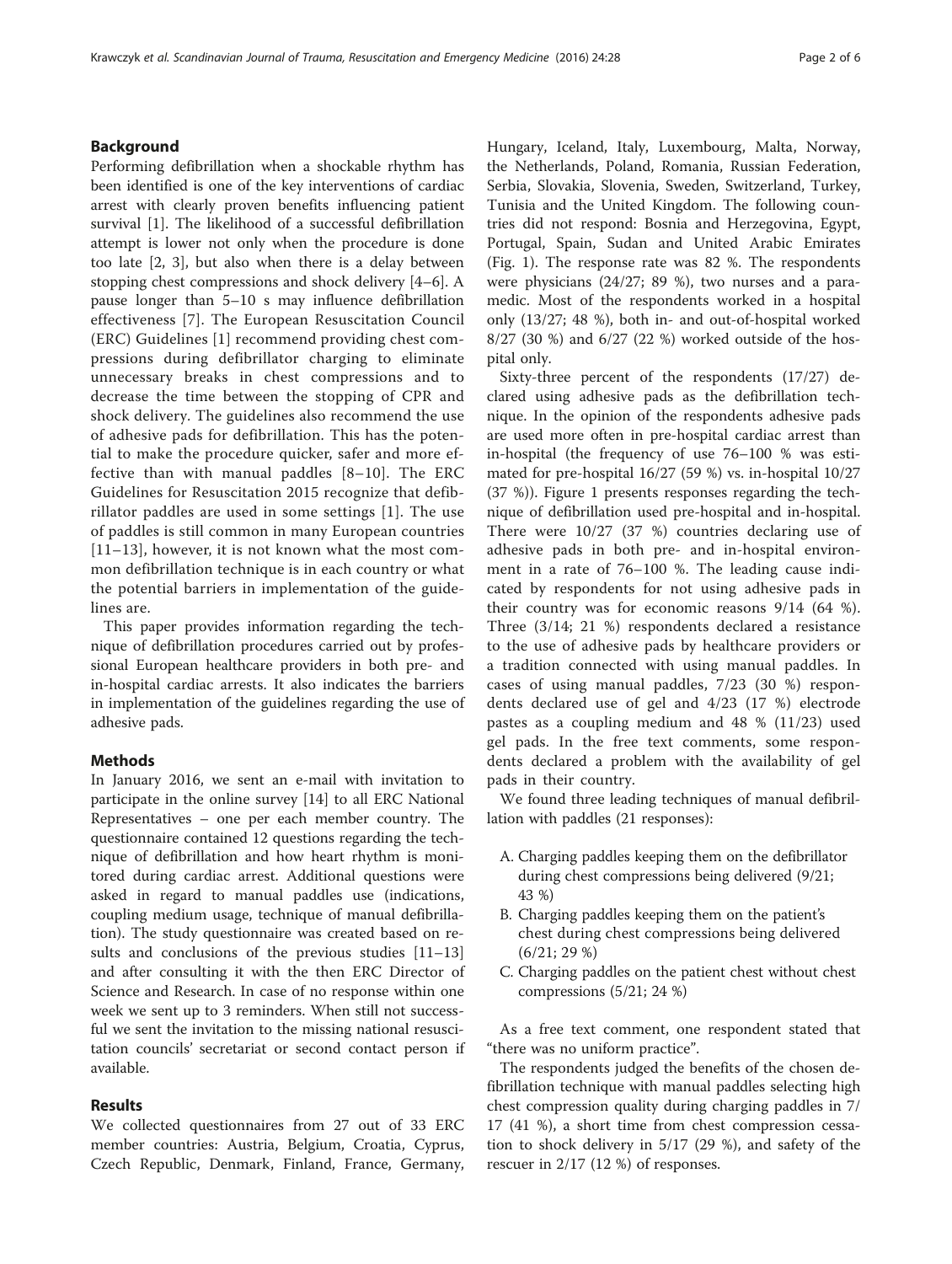<span id="page-2-0"></span>

Cardiac arrest rhythm was initially assessed using adhesive pads by 15/27 (56 %) of respondents, 6/27 (22 %) declared use of the quick-look technique for that purpose and 5/27 (19 %) preferred 3-lead ECG for initial monitoring of cardiac arrest. As a free text comment, one respondent stated that "there was no standard practice, depending on people involved and equipment available".

The detailed results of this part of the survey are available in Table [1.](#page-3-0)

When the quick-look technique was used and shockable rhythm was detected, the next suggested step from 2/16 (13 %) of respondents was charging the defibrillator with the paddles on the patient's chest with ongoing chest compressions, however 5/16 (31 %) of respondents declared charging the defibrillator with paddles on the patient's chest without chest compressions. Five out of 16 (31 %) of respondents suggested removing the paddles from the patient's chest and resuming/starting chest compressions, and then delivering a shock after charging the defibrillator. The technique for further monitoring of cardiac arrest rhythm and the modification of the monitoring in case of low ECG signal quality is shown in Table [2.](#page-4-0)

In free text comments regarding the technique of monitoring cardiac rhythm, there were suggestions that adhesive pads provide a good ECG signal, that changing ECG leads may be a solution for poor ECG signal quality and that more modern equipment will result in a better quality of ECG.

#### **Discussion**

The Resuscitation Guidelines recommend minimizing unnecessary breaks in chest compression delivery [\[1](#page-5-0)]. When defibrillation is attempted, the time from cessation of chest compressions to shock delivery should not exceed 5–10 s, which is possible if chest compressions are performed while charging the defibrillator. Despite the fact that guidelines recommend using adhesive pads, the survey results revealed that the use of manual paddles is still common in Europe. There were just 10/27 (37 %) countries declaring use of adhesive pads in both pre- and in-hospital environment in a rate of 76–100 %. The use of adhesive pads was declared by 63 % of the respondents. There are discrepancies in the use of adhesive pads between the countries and the location of the healthcare service (pre- and in-hospital areas). In countries with low adhesive pads usage, we see signs of growing use of adhesive pads in the pre-hospital area, which may be associated with awareness of the guidelines in this group of healthcare providers which changes the former defibrillation practice [[11](#page-5-0)–[13](#page-5-0)]. In the recently published study from Hungary only 6,5 % of the interviewed senior consultants of the intensive care units and emergency departments from audited 56 hospitals declared the use of adhesive pads routinely at the time of the survey [\[15\]](#page-5-0).

The 2015 Resuscitation Guidelines recognize a possibility of providing defibrillation with manual paddles in case of lack of adhesive pads [\[1](#page-5-0)], however, there is limited number of evidence how frequent it happens and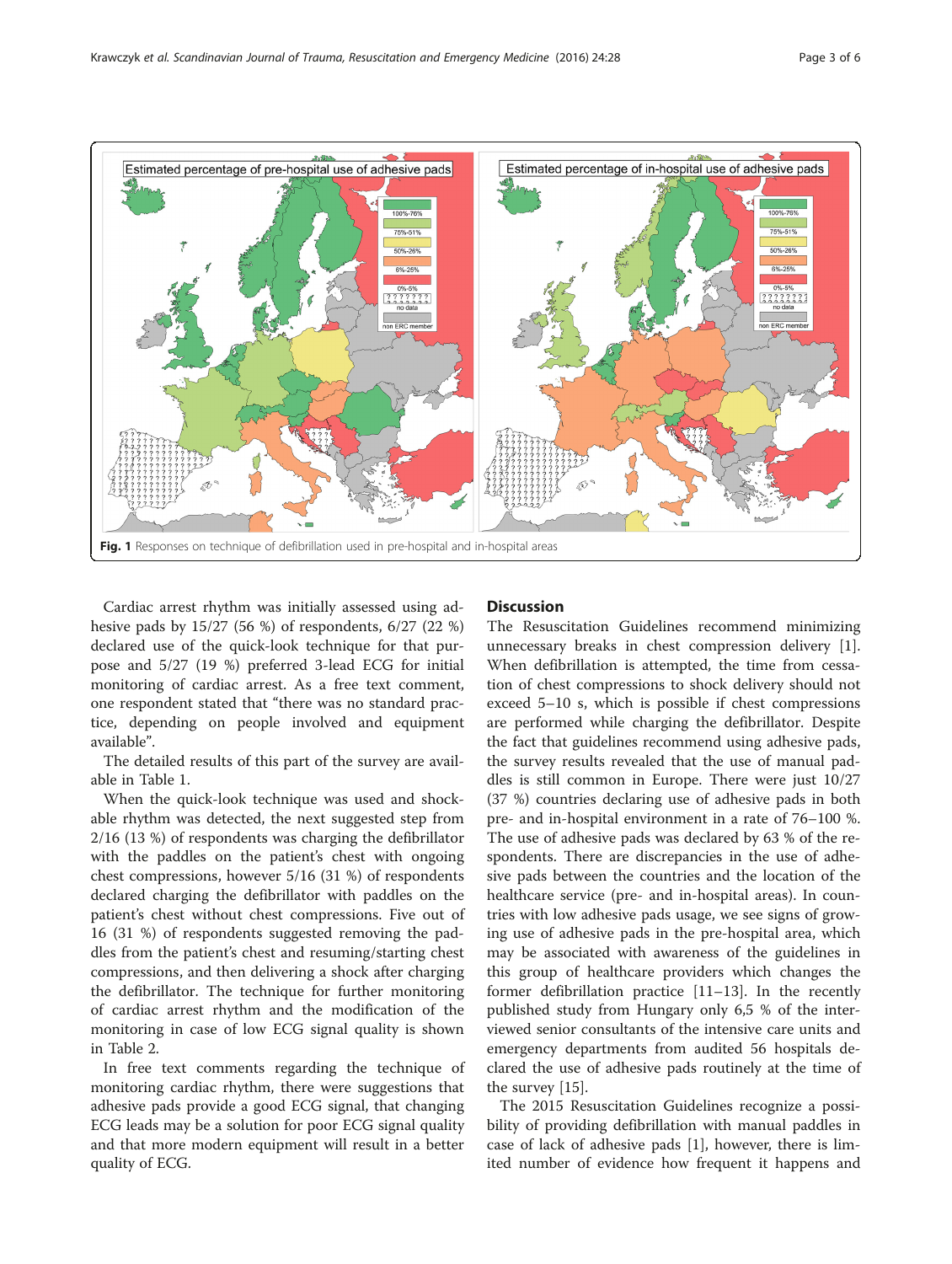<span id="page-3-0"></span>Krawczyk et al. Scandinavian Journal of Trauma, Resuscitation and Emergency Medicine (2016) 24:28 Page 4 of 6

|    | Questions 1-9                                                                                                       |               |          |  |  |  |  |  |  |
|----|---------------------------------------------------------------------------------------------------------------------|---------------|----------|--|--|--|--|--|--|
| #  | Question<br>Response                                                                                                | n             | %        |  |  |  |  |  |  |
| 1. | How do you usually perform<br>defibrillation in your<br>department/working place:                                   |               | $N = 27$ |  |  |  |  |  |  |
|    | adhesive pads                                                                                                       | 17            | 63 %     |  |  |  |  |  |  |
|    | manual paddles                                                                                                      |               | 10 37 %  |  |  |  |  |  |  |
|    | 2. What do you estimate is the<br>percentage of using adhesive<br>pads in your country: Pre-hospital                |               | $N = 27$ |  |  |  |  |  |  |
|    | 76-100 %                                                                                                            | 16            | 59 %     |  |  |  |  |  |  |
|    | 51-75 %                                                                                                             | $\mathcal{P}$ | 7 %      |  |  |  |  |  |  |
|    | 26-50 %                                                                                                             | 1             | 4 %      |  |  |  |  |  |  |
|    | $6 - 25%$                                                                                                           | 4             | 15 %     |  |  |  |  |  |  |
|    | $0 - 5$ %                                                                                                           | 4             | 15 %     |  |  |  |  |  |  |
|    | 3. What do you estimate is the percentage of<br>using adhesive pads in your country: In-hospital                    |               | $N = 27$ |  |  |  |  |  |  |
|    | 76-100 %                                                                                                            | 10            | 37 %     |  |  |  |  |  |  |
|    | 51-75 %                                                                                                             | 4             | 15 %     |  |  |  |  |  |  |
|    | 26-50 %                                                                                                             | 2             | 7 %      |  |  |  |  |  |  |
|    | $6 - 25%$                                                                                                           | 5             | 19 %     |  |  |  |  |  |  |
|    | $0 - 5$ %                                                                                                           | 6             | 22 %     |  |  |  |  |  |  |
| 4. | If adhesive pads use in your country is<br>lower than 76-100 % please specify the<br>main reason for that           |               | $N = 14$ |  |  |  |  |  |  |
|    | Economic reasons                                                                                                    | 9             | 64 %     |  |  |  |  |  |  |
|    | Resistance to use adhesive<br>pads by healthcare providers                                                          | 3             | 21 %     |  |  |  |  |  |  |
|    | Other, please specify in box<br>next to the question                                                                | 2             | 14 %     |  |  |  |  |  |  |
|    | 5. What coupling medium do you<br>use in order to facilitate manual<br>defibrillation with paddles in your country? |               | $N = 23$ |  |  |  |  |  |  |
|    | Electrode pastes                                                                                                    | 4             | 17 %     |  |  |  |  |  |  |
|    | Gel                                                                                                                 | 7             | 30 %     |  |  |  |  |  |  |
|    | Gel pads                                                                                                            | 11            | 48 %     |  |  |  |  |  |  |
|    | Other                                                                                                               | 1             | 4 %      |  |  |  |  |  |  |
|    | 6. If you are using manual paddles<br>what technique of defibrillation<br>is preferred in your country              |               | $N = 21$ |  |  |  |  |  |  |
|    | Charging paddles keeping<br>them on the defibrillator<br>during chest compressions<br>being delivered               | 9             | 43 %     |  |  |  |  |  |  |
|    | Charging paddles keeping<br>them on the patient chest<br>during chest compressions<br>being delivered               | 6             | 29 %     |  |  |  |  |  |  |
|    | Charging paddles on the patient<br>chest without chest compressions                                                 | 5             | 24 %     |  |  |  |  |  |  |
|    | Other technique (please describe):                                                                                  | 1             | 5 %      |  |  |  |  |  |  |
|    | 7. What major benefit of chosen manual defibrillation<br>technique with paddles you find useful                     |               | $N = 17$ |  |  |  |  |  |  |

#### Table 1 Results of the defibrillation techniques survey 2016. Table 1 Results of the defibrillation techniques survey 2016. Questions 1-9 (Continued)

| High chest compressions quality<br>delivered during charging paddles                                                                                                                                                    | 7              | 41 %     |
|-------------------------------------------------------------------------------------------------------------------------------------------------------------------------------------------------------------------------|----------------|----------|
| Safety - no risk for rescuer                                                                                                                                                                                            | $\mathcal{P}$  | 12%      |
| Short time from chest compressions<br>cessation to shock delivery                                                                                                                                                       | 5              | 29 %     |
| Other (please specify)                                                                                                                                                                                                  | 3              | 18 %     |
| 8. What major drawback of other defibrillation<br>techniques with paddles make them useless for you                                                                                                                     |                | $N = 20$ |
| Delay from chest compressions<br>cessation to shock delivery                                                                                                                                                            | 8              | 40 %     |
| Poor chest compressions quality<br>delivered during charging paddles                                                                                                                                                    | 4              | 20 %     |
| Risk for rescuer                                                                                                                                                                                                        | 7              | 35 %     |
| Other (please specify)                                                                                                                                                                                                  | 1              | 5 %      |
| 9. If healthcare providers in your country use<br>the quick-look with manual paddles technique<br>for the FIRST assessment in cardiac arrest victim.<br>what would be the next step when confirming<br>shockable rhythm |                | $N = 16$ |
| Charge the defibrillator with paddles<br>ON the patient chest WITH ongoing<br>chest compressions                                                                                                                        | $\mathfrak{D}$ | 13 %     |
| Charge the defibrillator with paddles<br>ON the patient chest WITHOUT chest<br>compressions                                                                                                                             | 5              | 31 %     |
| Remove paddles from the patient chest<br>and resume/start chest compressions,<br>than deliver shock after charging<br>defibrillator                                                                                     | 5              | 31 %     |
| Other technique, please describe in                                                                                                                                                                                     | 4              | 25 %     |

what is the technique of defibrillation performed with manual paddles since the Guidelines do not provide any information regarding this topic. Based on previous reports on this topic we identified the most common techniques of performing defibrillation. The questionnaire contained a field for any other technique, however, no respondent suggested a different approach. In our study three different techniques of manual paddles use were reported. Two of them include charging the defibrillator during chest compression delivery. The difference between them is the location of the paddles – either on the patient's chest (29 %) or on the defibrillator (43 %). Currently, there is no evidence to determine which technique is better in terms of chest compression quality, safety of the rescuer and pre- and post-shock pauses in chest compressions.

Five of the respondents declared they did not perform chest compressions during charging the defibrillator, which, despite the short time it takes for charging of the modern defibrillator, still generates long pauses in chest compression delivery. The survey was performed 3 months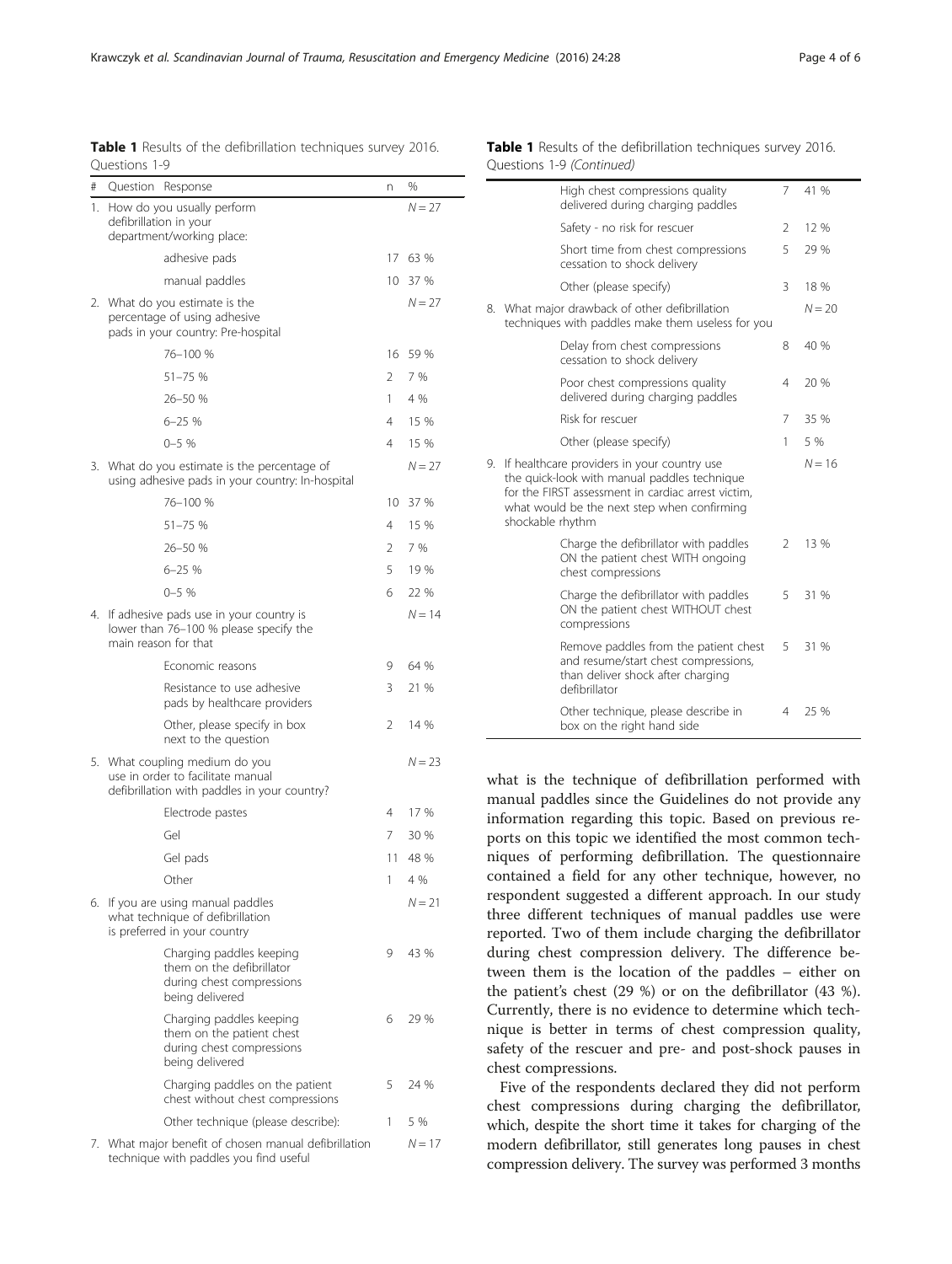| #   |                                                               | Adhesive<br>pads | "Ouick look" with<br>paddles | 3-lead ECG   | Other        | No change in monitoring<br>technique |
|-----|---------------------------------------------------------------|------------------|------------------------------|--------------|--------------|--------------------------------------|
|     | 10. Cardiac arrest rhythm initial assessment                  | 56 % (15/<br>27) | 22 % (6/27)                  | 19 % (5/27)  | $4\%$ (1/27) | N/A                                  |
| 11. | Best signal quality for monitoring during<br>cardiac arrest   | 37 % (10/<br>27) | $4\%$ (1/27)                 | 56 % (15/27) | 4 % (1/27)   | N/A                                  |
|     | 12. Change in monitoring in case of low ECG<br>signal quality | 26 % (7/27)      | 11 % (3/27)                  | 37 % (10/27) | 7% (2/27)    | 19 % (5/27)                          |
|     | $\mathbf{A}$                                                  |                  |                              |              |              |                                      |

<span id="page-4-0"></span>Table 2 The way of monitoring cardiac arrest rhythm. Results of the defibrillation techniques survey 2016. Questions 10-12

(N/A – not applicable)

after delivery of the 2015 Guidelines, however, the 2005 technique was still reported as being used, which may reflect current practice in some European countries. There are also differences in performing defibrillation with adhesive pads (charging the defibrillator towards the end of every 2 min cycle of CPR). This is also recognized in the 2015 guidelines by the ALS writing group, however, the benefit from this intervention is unknown [[1, 16](#page-5-0), [17](#page-5-0)].

Interestingly, an economic reason for not using adhesive pads, even though high 9/14 (64 %), was not the only reason indicated by respondents. Resistance to using adhesive pads and the tradition of using manual paddles are still important barriers in guideline implementation. The Hungarian study also revealed that the major obstacle for adhesive pads use which were the perceived cost-efficiency concerns declared in 60 % of responds, however, the majority of clinicians (92 %) were aware of the benefits of adhesive pads use [\[15](#page-5-0)].

Many of the respondents (47 %) using the manual paddles still use gel or electrode pastes as a coupling medium, despite the fact it is not recommended since 2005 Guidelines release [[18\]](#page-5-0). The reason for that may be low availability of gel pads is some European countries indicated by the respondents.

The use of adhesive pads is the leading technique for initial cardiac arrest rhythm assessment (56 % of respondents), however, the quick-look technique appears to be used at a similar level (22 %) with 19 % of respondents declaring 3-lead ECG use for initial monitoring. The choice of the different approach to initial cardiac rhythm assessment may influence the outcome of resuscitation. One of the key changes in ERC ALS Guidelines since 2010 is keeping the focus on the use of adhesive pads and a defibrillation strategy to minimize the preshock pause [[1\]](#page-5-0). The use of 3-lead ECG monitoring for initial rhythm assessment is definitely inferior to either adhesive pads or "quick look" with paddles [\[9](#page-5-0)], however, five of the respondents who declared adhesive pads use chose 3-lead ECG monitoring for that purpose.

There are also different approaches to the technique of defibrillation attempts when shockable rhythm is present during the quick-look assessment technique. Further studies are needed to indicate the optimal approach.

When a low quality signal was detected, 10/27 (37 %) of the survey respondents changed the method of monitoring to 3-lead ECG, 7/27 (26 %) looked for better signal quality with adhesive pads use and 5/27 (19 %) of respondents did not change the method of monitoring. The quality of the ECG signal is vital during cardiac arrest management and may influence therapeutic decisions. Currently, there are no human studies known to the authors of this paper assessing this issue in terms of cardiac arrest management.

#### Study limitations

The study is limited by the small number of respondents: only those ERC National Representatives who decided to respond to the on-line questionnaire. We did not receive responses from all European countries which may generate a bias. Some respondents, however, representing their country, have found difficulties in indicating the exact percentage of adhesive pads use in their countries which hinders drawing clear conclusions. On the other hand it was the only way to collect preliminary data showing how defibrillation is performed in Europe. There were suggestions from the survey participants that the study should be open to a wider group of respondents in each country.

#### Conclusions

Based on the observations as presented above, we conclude that there are limitations and barriers in implementation of the defibrillation technique guidelines. There are still countries where the use of adhesive pads is low due to economic and traditional reasons. There is a need for further efforts focused on guidelines implementation in terms of the use of adhesive pads and a defibrillation strategy to minimize the preshock pause.

#### Competing interests

The authors declare that they have no competing interests.

#### Authors' contributions

PK conceived the idea for the study. PK, AK, JA contributed to the design of the research. PK, AK were involved in data collection. AK made descriptive